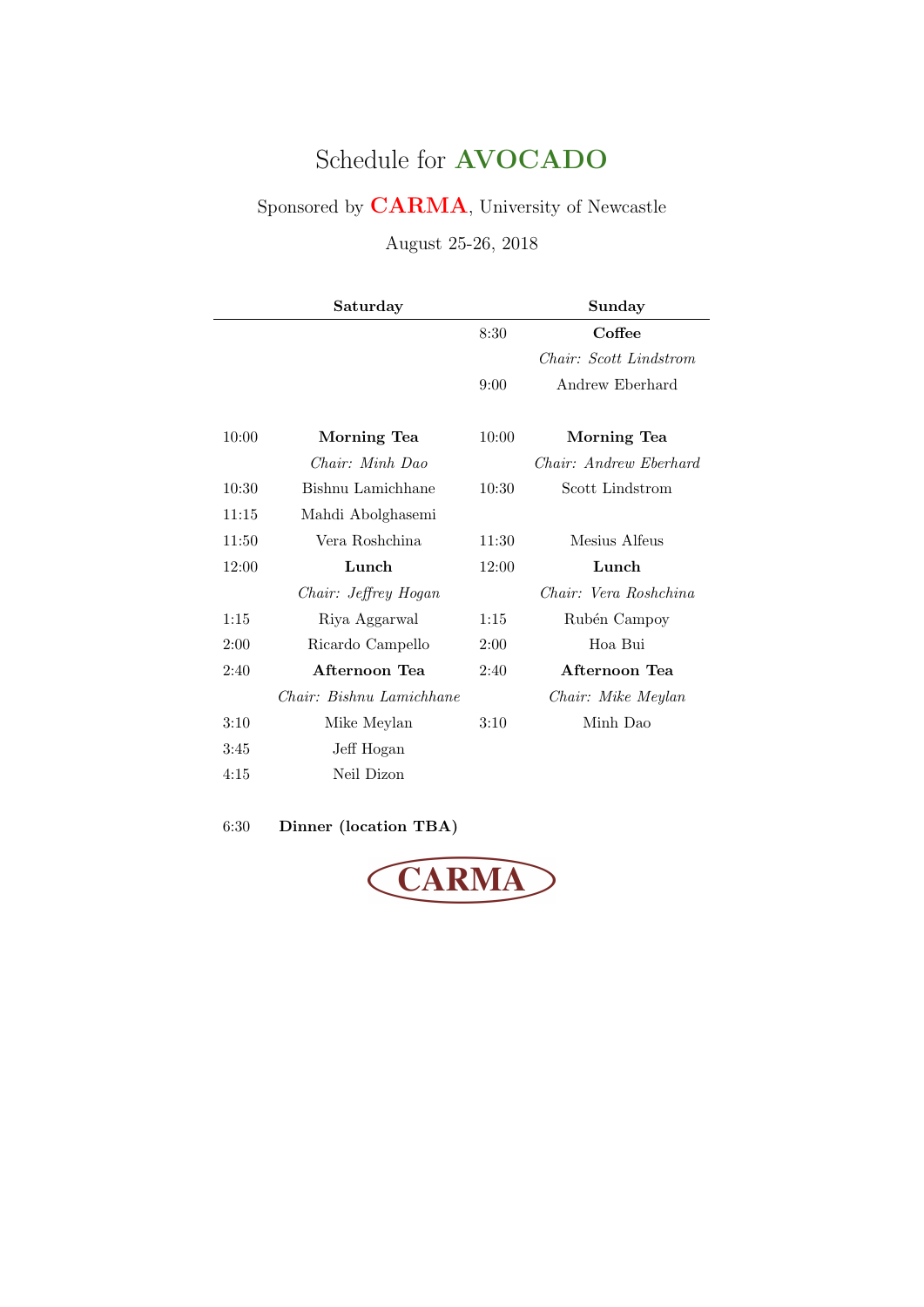# **AVOCADO**

# Sponsored by CARMA, University of Newcastle

# August 25-26, 2018

## **Abstracts**

**Speaker:** Mahdi Abolghasemi (University of Newcastle)

**Title**: Machine learning applications in supply chain hierarchical demand forecasting

**Abstract:** Demand forecasting is the basic for a lot of managerial decisions such as production planning, material resource planning and scheduling in supply chain. Hierarchical forecasting in supply chain is needed in many situations because managers often need different levels of forecasts in different levels of supply chain to make decision. "Bottom-up" and "top-down" are the common methods of hierarchical forecasting. In this talk, first we propose alternative static and dynamic statistical models which outperform "top-down" models. These include a median based "top-down", weighted mean, a dynamic linear model and a hybrid model. These models work well, but the main disadvantage of these approaches is that they are prone to sudden changes and sporadic events such as promotions. Hyndman et all. (2010) presented a model which provides optimal forecast. The advantage of their model is that they use all the information in the hierarchy by independently forecasting all series at all levels of the hierarchy. Then, they use a regression model to optimally combine and reconcile these forecasts. This model can be computationally expensive and difficult. We propose a new model using machine learning algorithms that generates better forecasts than their model and any other existing models in the literature. The proposed models are empirically validated using real data of a manufacturing company in Australia.

#### **Speaker:** Riya Aggarwal (CARMA, University of Newcastle)

**Title:** Finite element approach to Bragg Edge neutron strain tomography

**Abstract:** Neutron Transmission methods have recently shown promising results in terms of tomographic reconstruction of strain tensor fields within samples. This technique involves reconstruction from sets of Braggedge transmission strain images as measured by pixelated time-of-flight neutron detectors at pulsed neutron sources. As opposed to conventional Radon based CT, this revolves around the inversion of the Longitudinal Ray Transform (LRT) which has known issues surrounding uniqueness. In this work, reconstruction is approached via a least squares approach constrained by equilibrium formulated through the finite element method. An example of this approach is provided for a 2D plane-stress situation.

#### **Speaker:** Mesias Alfeus (University of Technology Sydney)

**Title:** The term structure of roll-over risk a gentle calibration

**Abstract:** In this talk we present simultaneous model calibration to all market instruments relevant to credit and roll-over risk. We consider a credit default swap (CDS) contract, designed to pro-vide protection from a credit event associated with a risky bond. We derive an analytical expression for CDS within the roll-over risk (consisting of two components, namely credit risk and pure funding liquidity risk) dynamics proposed in Alfeus, Grasselli and Schlögl (2017) and perform model calibration to the CDS spread term structures for USD LIBOR panel banks observed in the market. In addition, the model is calibrated to liquid market-quotes for OIS, vanilla Interest Rates Swaps (IRS), and Basis Swaps (BS) for all available maturities. To make the calibration computationally feasible, we conduct it in several stages. As a result, we extract forward-looking information about the credit and the pure funding liquidity components from market prices of interest rates derivatives.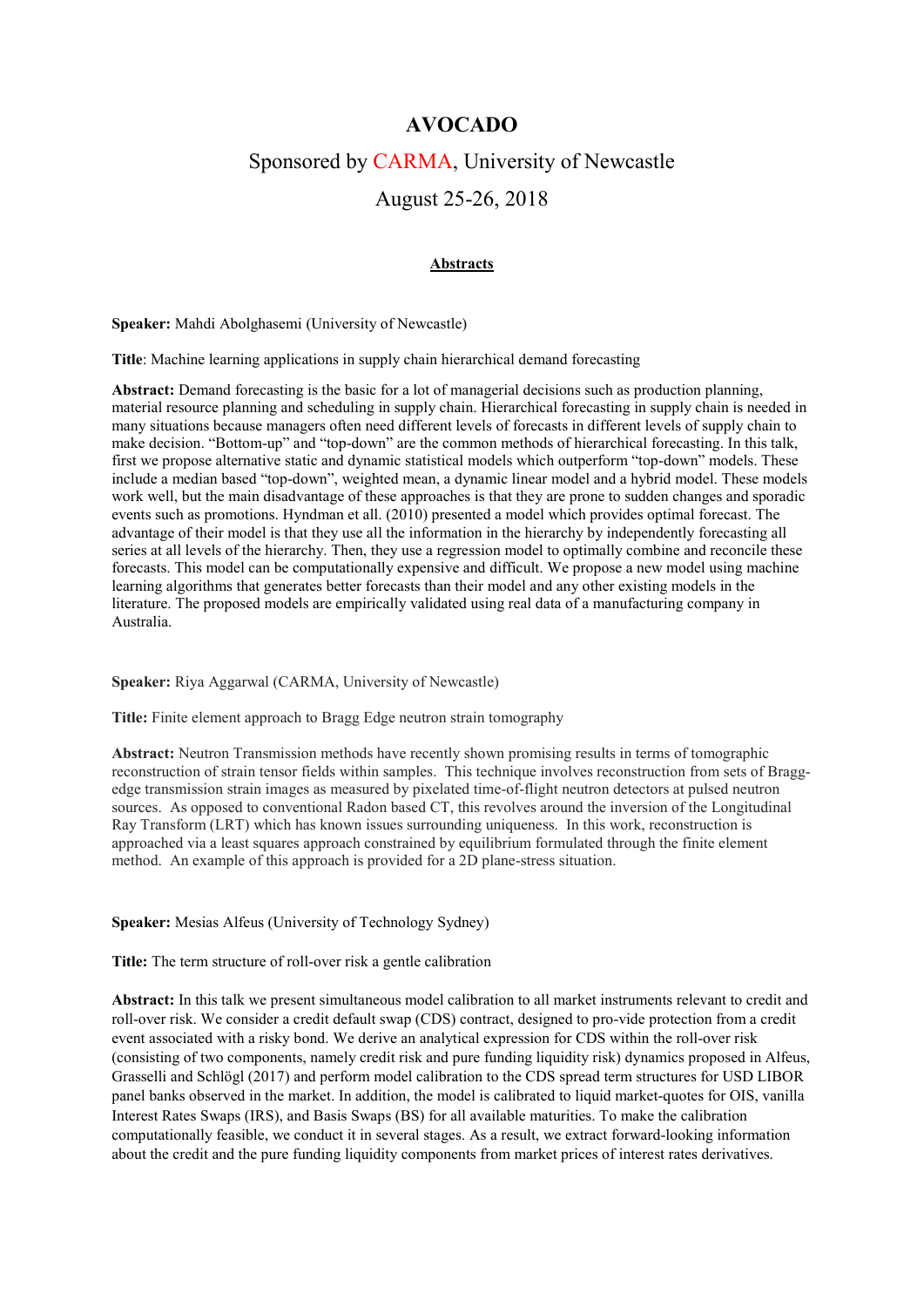## **Speaker:** Hoa Bui (Federation University)

**Title**: Robustly quasiconvex functions

**Abstract**: Some important generalised convexity properties like quasiconvexity, explicit quasiconvexity and psedoconvexity are not stable when the function is perturbed by a linear functional with small norm. In this talk, we will consider a class of generalised convex functions so-called robustly quasiconvex function that some expected optimisation properties remain stable under a sufficiently small linear perturbation. We will recall some known results for continuously differentiable functions, and discuss on how to deal with non-smooth functions by the means of Fréchet subdifferentials.

## **Speaker:** Ricardo J. G. B. Campello (University of Newcastle)

Title: Pruning trees as an optimisation problem in cluster analysis

**Abstract:** Data clustering is a classic exploratory data analysis technique and an important sub-field of statistical learning and data mining. In this talk I will discuss, from an optimisation perspective, the problem of extracting a clustering partition from a cluster tree consisting of a hierarchy of nested partitions. In particular, the problem of performing optimal local cuts through cluster trees is formulated, and a dynamic programming solution is presented that is globally optimal and computationally efficient provided that certain assumptions about the adopted optimisation criterion are satisfied. Practical unsupervised and semi-supervised criteria that satisfy the required assumptions are briefly discussed. Interesting variants of the optimisation problem in question, which are still open, will be briefly surveyed as opportunities for future research and possible collaborations.

#### **Speaker:** Rubén Campoy (University of Alicante)

**Title:** A modified Douglas-Rachford splitting algorithm for computing the resolvent of a sum of maximally monotone operators

**Abstract:** In this talk we present a new iterative projection method. This method, termed AAMR for averaged alternating modified reflections method, can be viewed as an adequate modification of the Douglas-Rachford algorithm that yields a solution to the best approximation problem. We show how the scheme can be generalized so that it can deal with monotone operators. This gives rise to a new splitting algorithm for computing the resolvent of a sum of maximally monotone operators.

Joint work with Francisco J. Arag´on Artacho (University of Alicante).

## **Speaker:** Minh N. Dao (CARMA, University of Newcastle)

**Title:** Linear convergence of projection algorithms under quasi Fejér monotonicity and quasi coercivity

**Abstract:** Projection algorithms are well known for their simplicity and flexibility in solving optimisation and feasibility problems. They are particularly important in practice due to minimal requirements for software implementation and maintenance. In this talk, we present linear convergence results of several projection algorithms for feasibility problems with finitely many closed possibly non-convex sets. Two key ingredients of this convergence analysis are what we call quasi firm Fejér monotonicity and quasi coercivity. Our findings not only relax some regularity conditions but also improve linear convergence rates in the literature. In the presence of convexity, the linear convergence is global.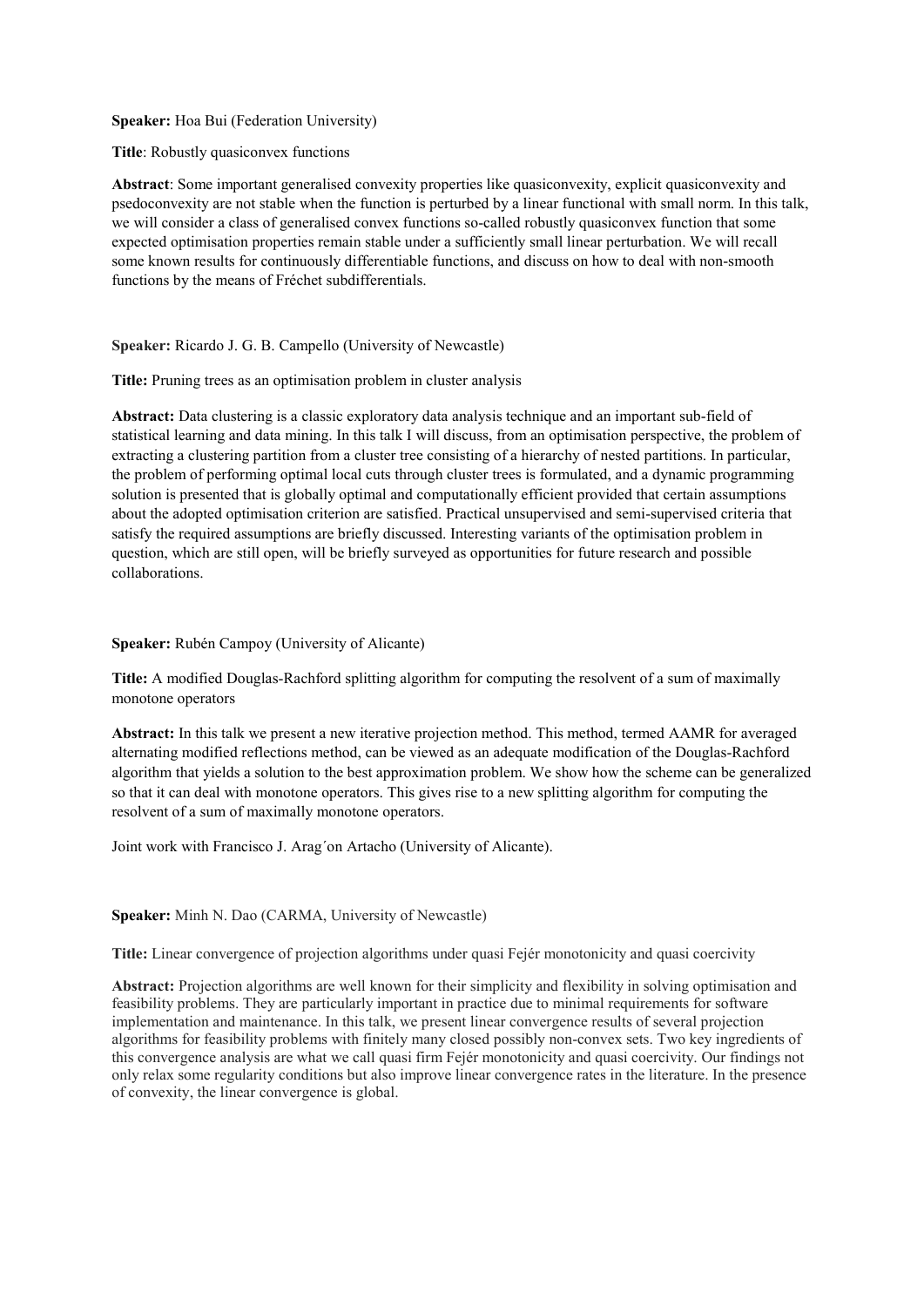**Speaker:** Neil Dizon (CARMA, University of Newcastle)

**Title:** An optimization approach to the construction of multidimensional wavelets: part 2

**Abstract:** The optimisation techniques produced by Franklin, Tam and Hogan (see part 1 of this series) use variables which are generated from uniform samples of the so-called quadrature filters associated with the multiresolution structure. Here we instead use samples of the scaling functions and associated wavelets as variables. This allows for the construction of scaling functions and wavelets with optimal ``cardinality'' and symmetry properties. We also consider the extension of the Douglas-Rachford constructions of part 1 to the case of quaternion-valued functions on the plane, raising the possibility of fast algorithms for the processing of multivariable, multi-channel signals such as colour images.

**Speaker:** Andrew Eberhard (RMIT University)

**Title:** A fixed point operator in discrete optimisation duality

**Abstract:** I will discuss some duality structures that have appeared in discrete optimisation in conjunction with studies of discrete proximal point algorithm, augmented Lagrangian duality, supporting theory for the "Feasibility Pump" and more recently with regard to Stochastic Integer programming. A common theme appears involving a fixed point operator associated with the local minima of a regularised dual function. This has enabled the one to describe some MIP heuristics in terms of so continuous optimisation ideas.

#### **Speaker:** Jeffrey Hogan (CARMA, University of Newcastle)

**Title:** An optimisation approach to the construction of multidimensional wavelets: part 1

**Abstract:** Ingrid Daubechies' construction of compactly supported smooth orthogonal MRA wavelets on the line relied heavily on techniques of complex analysis (such as spectral factorization), many of which are unavailable in the higher-dimensional setting. Constructions of compactly supported, smooth orthogonal MRA wavelets in higher dimensions (with isotropic dilations), on the other hand have proven to be elusive. I will report on joint work with David Franklin (Newcastle) and Matthew Tam (Goettingen) in which we search for (non-separable) multidimensional wavelets with the help of techniques from optimisation such as the Douglas-Rachford algorithm.

#### **Speaker:** Bishnu Lamichhane (CARMA, University of Newcastle)

**Title:** A new minimisation principle for elliptic problems

**Abstract:** I talk about a new minimisation principle for the Poisson equation using two variables: the solution and the gradient of the solution. This principle allows us to use any conforming finite element spaces for both variables, where the finite element spaces do not need to satisfy a compatibility condition.

#### **Speaker:** Scott B. Lindstrom (CARMA, University of Newcastle)

**Title:** Nonlinear optimization: case studies in experimental discovery

**Abstract:** I will provide an overview of some of the modern methods of experimental mathematics which have proven useful for analysing a variety of interesting problems related to nonlinear optimization.